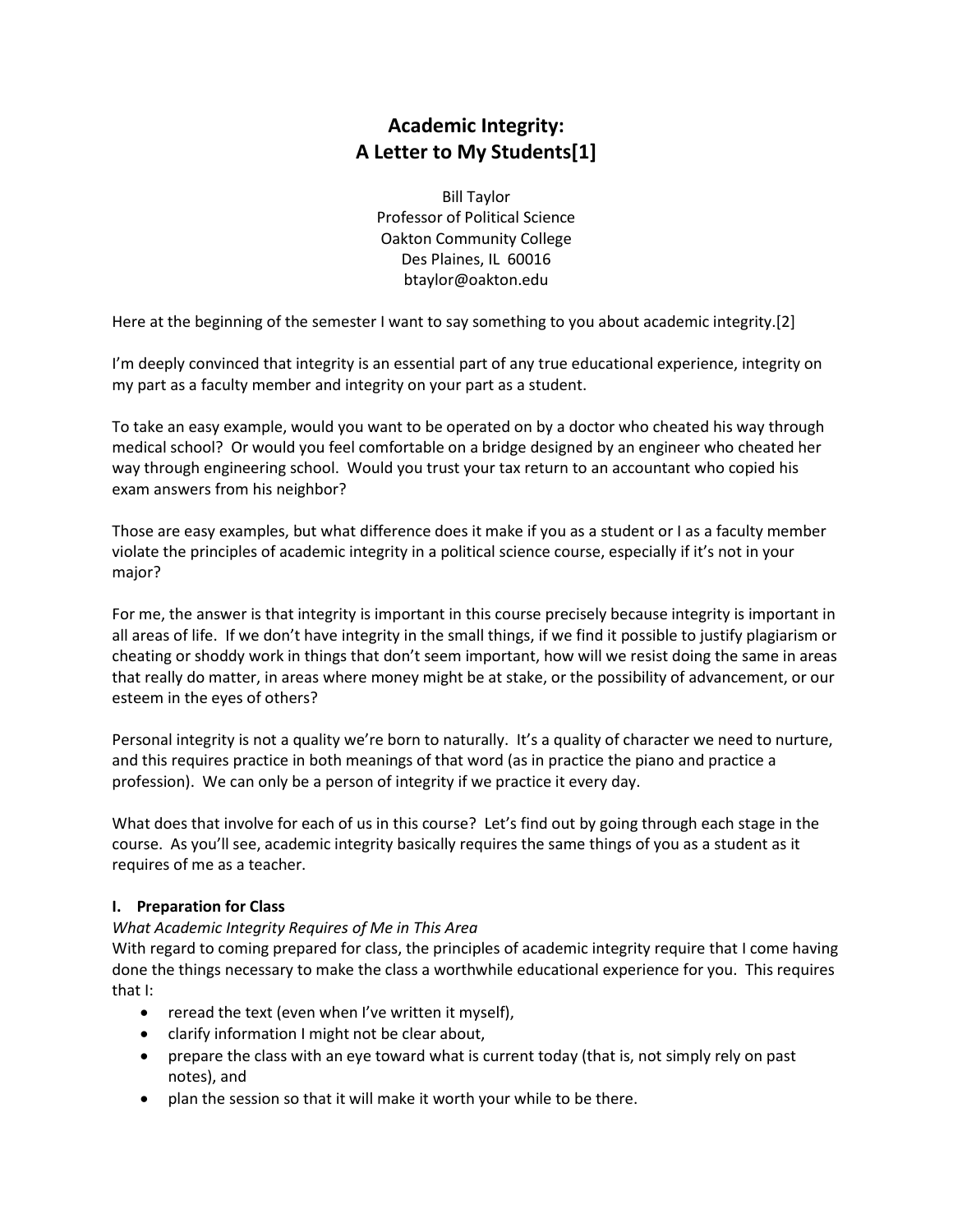# *What Academic Integrity Requires of You in This Area*

With regard to coming prepared for class, the principles of academic integrity suggest that you have a responsibility to yourself, to me, and to the other students to do the things necessary to put yourself in a position to make fruitful contributions to class discussion. This will require you to:

- read the text before coming to class,
- clarify anything you're unsure of (including looking up words you don't understand),
- formulate questions you might have so you can ask them in class, and
- think about the issues raised in the directed reading guide.

# **II. In Class**

# *What Academic Integrity Requires of Me in This Area*

With regard to class sessions, the principles of academic integrity require that I take you seriously and treat you with respect. This requires that I:

- show up for all class sessions, unless I'm simply unable to do so,
- come to class on time, and not leave early,
- not waste class time, but use it well to fulfill the objectives of the course
- do my best to answer your questions,
- honestly acknowledge when I don't have an answer or don't know something, and then go out and get an answer by the next class,
- both encourage you, and give you an equal opportunity, to participate in class discussions,
- contain you if your enthusiasm for participating in the discussions makes it difficult for others to participate,
- assume that you are prepared for class and that I won't embarrass you if I call on you, even if your hand isn't up,
- respect the views you express and not make fun of you or of them,
- not allow others to ridicule you or your ideas, or you to do the same to them, and
- make clear when I am expressing an opinion, and not impose on you my views on controversial issues.

## *What Academic Integrity Requires of You in This Area*

With regard to class sessions, the principles of academic integrity require you to take both me and your fellow students seriously and to treat us with respect. This requires that you:

- show up for all class sessions, unless you are simply unable to do so,
- come to class on time and not leave early,
- make good use of class time by being engaged in what's going on,
- ask questions about anything you don't understand, and not just for your own sake but because other students might not realize that they also don't understand,
- participate in the class discussions so as to contribute your thinking to the shared effort to develop understanding and insight (remember that even something that's clearly wrong can contribute to the discussion by stimulating an idea in another student that s/he might not otherwise have had),
- monitor your own participation so as to allow for and encourage the participation of others,
- respect the other students by not making fun of them or their ideas, and by not holding sideconversations that distract them (and me) from the class discussion.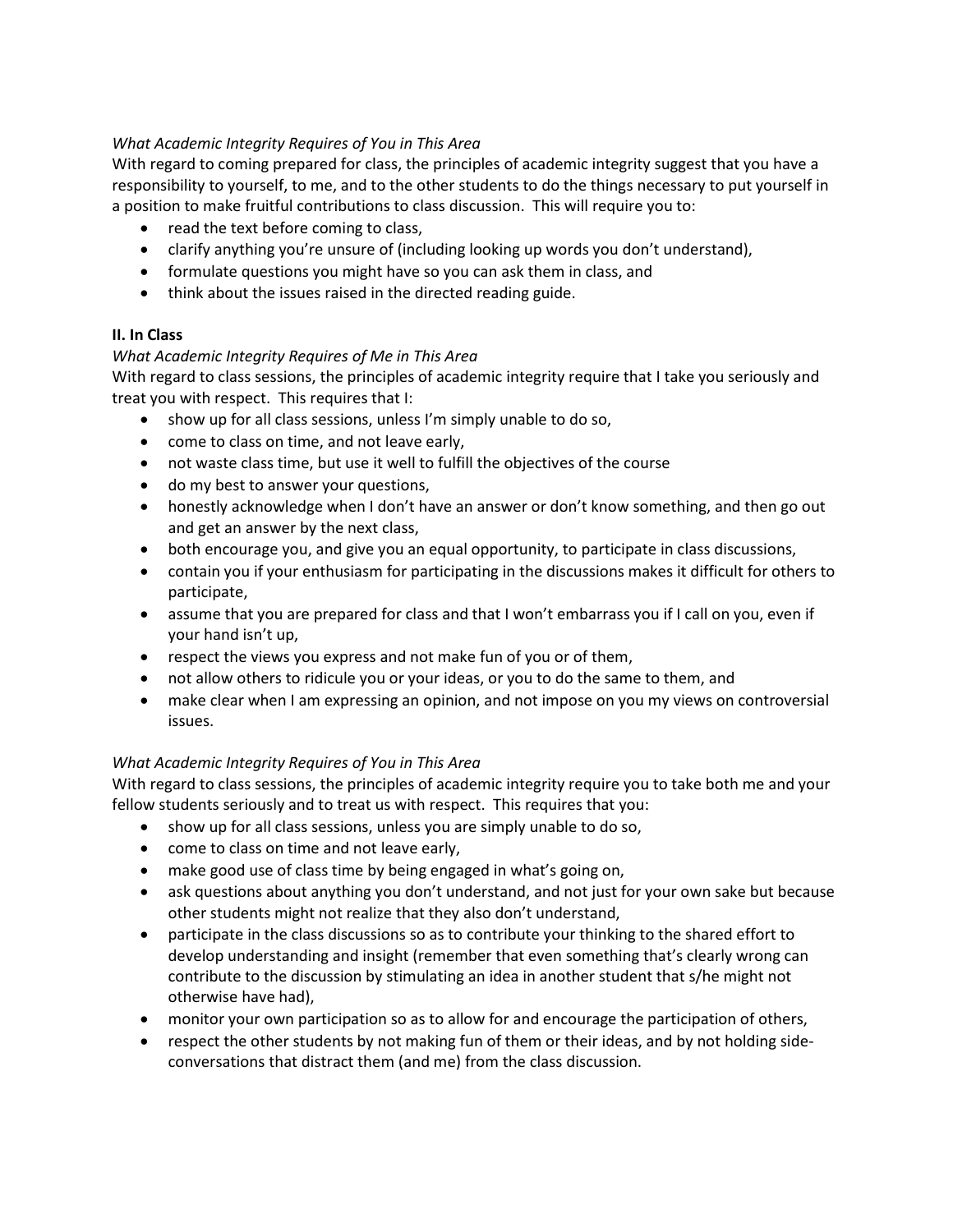# **III. With Regard to Exams**

## *What Academic Integrity Requires of Me in This Area*

With regard to exams, the principles of academic integrity require that I:

- do my best during class time to prepare you for the exams,
- be available during office hours or at arranged times to work with you individually to help you get ready for the exams,
- develop exam questions that will be a meaningful test not only of the course content, but also of your ability to express and defend intelligent judgments about that content,
- carefully monitor the exam so that honest students will not be disadvantaged by other students who might choose to cheat if given the opportunity, and
- give due and careful consideration to your answers when evaluating them and assigning a grade.

# *What Academic Integrity Requires of You in This Area*

With regard to exams, the principles of academic integrity require you to:

- come to class having done your best to prepare for the exam, including seeking my help if you need it,
- make full use of the time available to write the best answers you can,
- accept your limitations and not try to get around them by using cheat sheets, copying, or seeking help from another student,
- not giving help to other students, or making it easy for them to copy off of you.

# **IV. With Regard to Written Assignments**

# *What Academic Integrity Requires of Me in This Area*

With regard to written assignments, the principles of academic integrity require that I:

- devise meaningful assignments that grow out of and further the work done in the classroom,
- provide you with a clear description of that assignment so that you know what is expected of you and what I'll be looking for when I grade it,
- give due and careful consideration to your paper when evaluating it and assigning a grade, and
- confront you if I suspect that you have plagiarized or in other ways not handed in work that is entirely your own.

## *What Academic Integrity Requires of You in This Area*

With regard to written assignments, the principles of academic integrity require you to:

- start your research and writing early enough to ensure that you have the time you need to do your best work,
- hand in a paper which you yourself have done specifically for this course and not borrowed from someone else or recycled from an earlier course,
- to be satisfied with a paper that is less than your best work,
- seek only appropriate help from others (such as proof-reading, or discussing your ideas with someone else to gain clarity in your thinking), and
- give full and proper credit to your sources.

## **Let me expand on this last point, since it applies to both you and me.**

By its very nature, education and the accumulation of knowledge is a shared enterprise. None of us has the time, let alone the background knowledge required, to learn everything on our own. Virtually everything we know has come to us because someone else has taken the time to think about something, research it, and then share what s/he's learned with us in a class lecture or, more likely, in an article or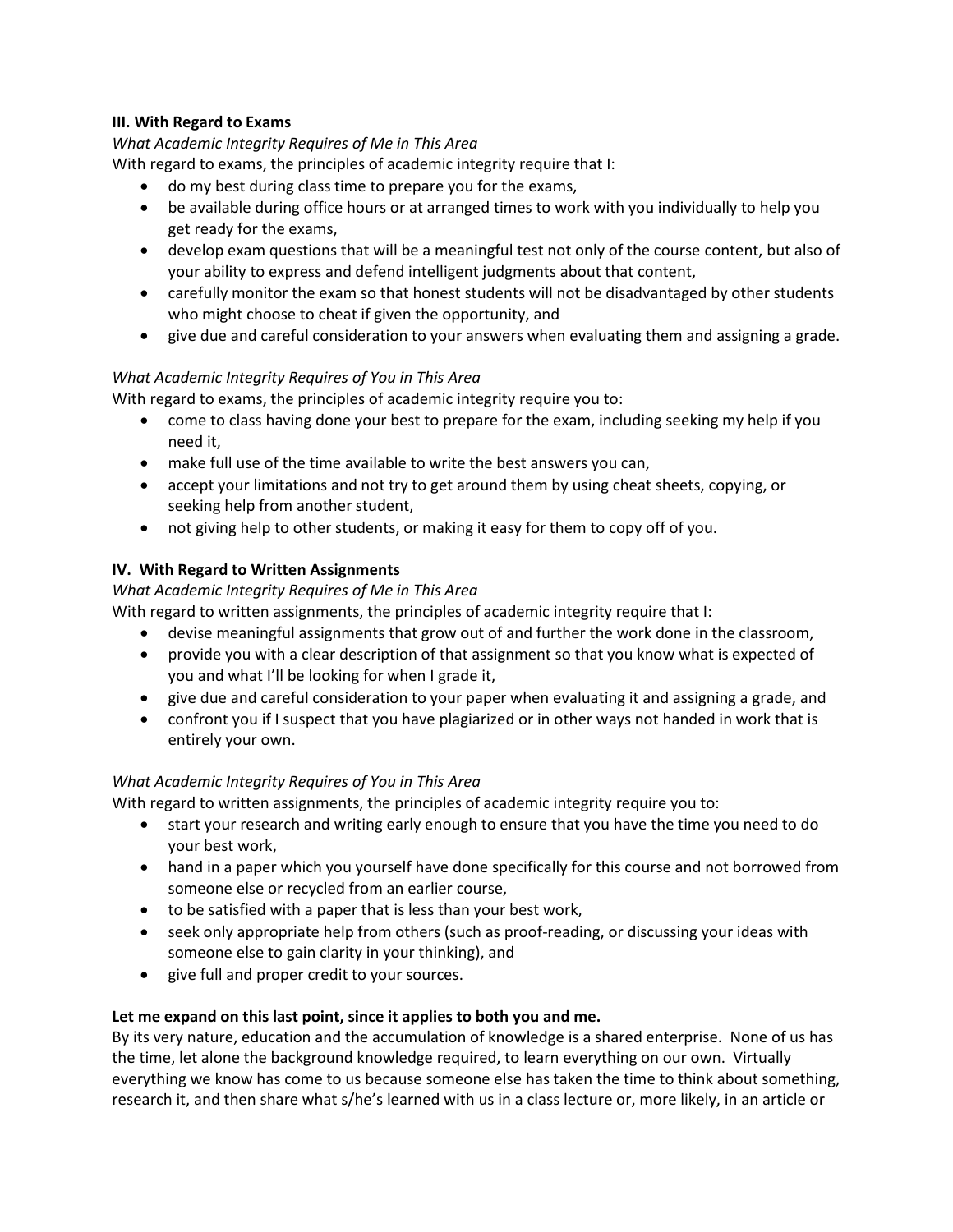book. This is every bit as true for me as a teacher as it is for you as students. I'd have very little to teach if all I could talk about is what I've learned solely on my own.

In a class lecture it would be too disruptive if I stopped to cite all of my sources, but I know, and you need to know, that I am sharing with you the things I've learned from hundreds of different authors. What I contribute is the way I bring their ideas together into a coherent whole so that it makes sense to you.

*If this is true for me, how much more so for you.* I have many more years of education and reading behind me than you do. I don't expect you to do original research. Instead, I expect you to read about the research of others, and to bring together their ideas in such a way that makes sense to you and will make sense to me. Therefore, it's essential for you to cite your sources in any research paper you write. The academic reasons for doing so are to give credit to those who have done the original research and written the article or book, and to allow me to look at them if I needed to find out if you have properly understood what the author was trying to say.

But at a practical level, citing your sources is a way to show that you've done the assignment. If your paper contains no citations, the implication is that you have done a piece of original research, but that wasn't the assignment. Citations (along with the bibliography) show that you have consulted a variety of resources as the assignment required. They're also an acknowledgement of your indebtedness to those authors.

So don't feel you need to hide the fact that you're drawing from one of your sources. That's what it's all about.

## **V. With Regard to Your Final Grade**

#### *What Academic Integrity Requires of Me in This Area*

With regard to your final grade, the principles of academic integrity require that I carefully weigh all of your grades during the course, as well as the other factors that affect the final grade as spelled out in the syllabus, before assigning a final grade.

## What Academic Integrity Requires of You in This Area

With regard to your final grade, the principles of academic integrity require that, if you feel I've made a mistake in computing that grade, you have a responsibility to come to me as soon as possible prepared to show why you think I've made a mistake.

#### **VI. Failures to Live up to Our Responsibilities**

In all of the areas listed above, I will do my best to live up to my responsibilities. If you feel I've failed to do so, you have every right to call me on it. If you do, I have a responsibility to give you respectful consideration. If you feel that I do not do these things, you have the right (and I would say the responsibility) to bring this to the attention of my dean.

At the same time, I have a right to expect that you will live up to your responsibilities. If I get a sense that you're not doing so, I consider it a matter of my academic integrity that I call you on it.

Indeed, in certain circumstances (such as cheating or plagiarism) I may be required to charge you with a violation of the College's Code of Academic Conduct. For the College is every bit as committed to academic integrity as I am.